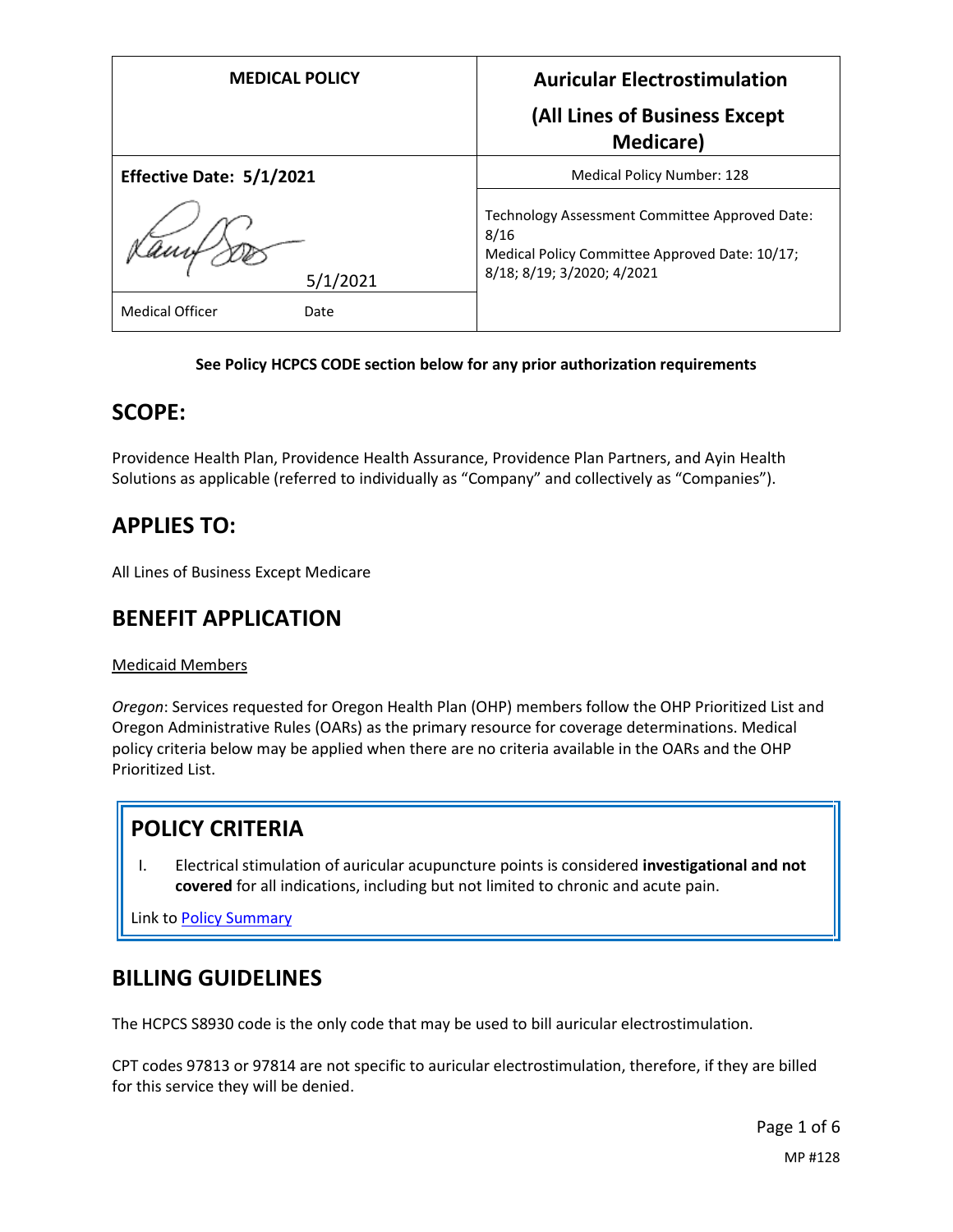# **CPT/HCPCS CODES**

| <b>All Lines of Business Except Medicare</b>                                                                                                                                                                                                                |                                                                                                                             |
|-------------------------------------------------------------------------------------------------------------------------------------------------------------------------------------------------------------------------------------------------------------|-----------------------------------------------------------------------------------------------------------------------------|
| <b>Not Covered</b>                                                                                                                                                                                                                                          |                                                                                                                             |
| S8930                                                                                                                                                                                                                                                       | Electrical stimulation of auricular acupuncture points; each 15 minutes of personal one-<br>on-one contact with the patient |
| <b>Unlisted Codes</b><br>All unlisted codes will be reviewed for medical necessity, correct coding, and pricing at the<br>claim level. If an unlisted code is billed related to services addressed in this policy then it<br>will be denied as not covered. |                                                                                                                             |
| E1399                                                                                                                                                                                                                                                       | Durable medical equipment, miscellaneous                                                                                    |

## **DESCRIPTION**

Auricular electrostimulation, also known as auricular electro-acupuncture or electrical auriculotherapy, is a type of ambulatory electrical stimulation of acupuncture points on the ear and has been developed to provide continuous or intermittent stimulation over a period of several days for a variety of conditions, including pain, depression, anxiety, nausea/vomiting and weight loss. These devices are disposable, preprogrammed units worn behind the ear and connected to acupuncture needles.

## **REVIEW OF EVIDENCE**

Evaluating the safety and effectiveness of auricular electrostimulation with FDA-approved devices requires randomized controlled trials to isolate the treatment effect of auricular electrostimulation. Randomization is critical in evaluating any intervention in which clinically relevant outcomes consist of subjective, self-reported improvements such as pain, function and disability, as these outcomes may be influenced by nonspecific effects like placebo response and the natural history of the disease. As a result, when randomization is used, differences in reported outcomes between treatment groups may be attributed to the treatment in question. In addition, randomized studies must be sufficiently powered in order to eliminate any spurious results due to chance, must be evaluated in general groups of patients to allow generalizability of results, and must be evaluated against the existing standard of care for the condition being treated. Therefore the evidence review below has focused on randomized controlled trials (RCTs) and systematic reviews that included RCTs.

A review of the ECRI, Hayes, Cochrane, and PubMed databases was conducted regarding the use of auricular electrostimulation as a treatment for any condition. Below is a summary of the available evidence identified through February 2021.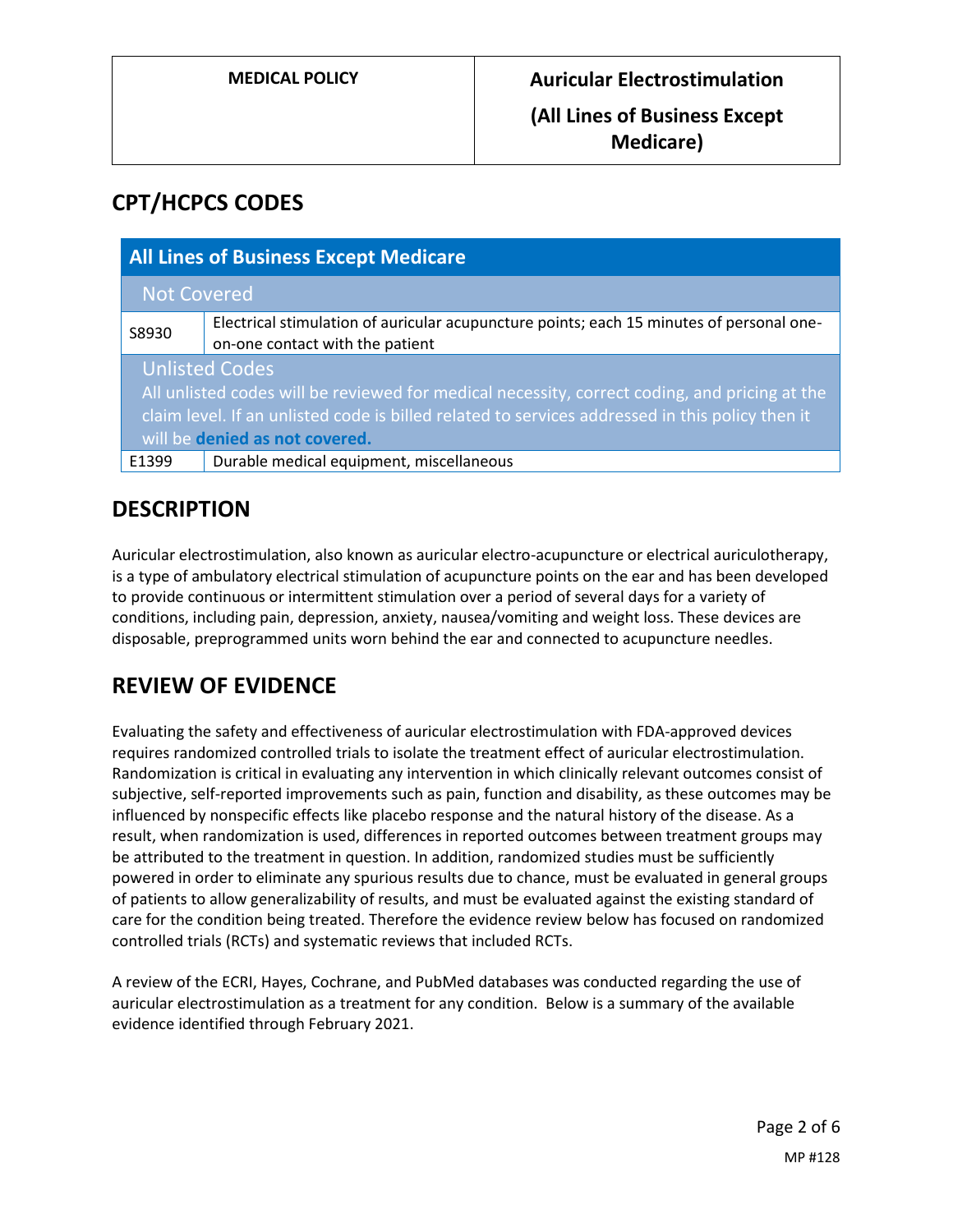#### Systematic Reviews

- In 2014 (archived 2016), Hayes evaluated auricular electroacupuncture for pain management, including seven randomized controlled trials evaluating the safety and efficacy of the P-Stim device for a number of different indications.<sup>1</sup> Four studies that investigated acute peri- and postoperative pain reported conflicting results. The studies used the P-Stim device for pain from tooth extraction, laparoscopy, intraoperative oocyte retrieval and tonsillectomy. Compared to sham, three studies reported no improvement in pain or use of analgesic medication. Two additional studies reported an improvement with P-Stim for the treatment of chronic cervical pain and low back pain. One trial evaluated patients with rheumatoid arthritis and reported a modest reduction in pain intensity using P-Stim compared with a control treatment. According to Hayes, the overall quality of the evidence was low due to the limited number of studies and small patient populations. Only subjective outcome measures were used and the majority of studies did not report functional outcomes. According to the review, "long-term follow-up data were lacking and it is unclear if use of the P-Stim device results in durable, long-term positive effects on pain. Additional well-designed clinical trials are necessary to confirm the safety and efficacy of auricular electroacupuncture with P-Stim for controlling acute and chronic pain, and to clarify its role as a potential adjunct to traditional forms of pain management, including pharmacologic, rehabilitative, and psychological interventions, in the context of a comprehensive pain management plan."<sup>1</sup>
- In 2014, Yeh et al. published a systematic review of randomized controlled trials to assess the efficacy of auricular therapy compared to sham therapy for pain management, including two studies (out of 22 studies) using auricular electroacupuncture stimulation (EAS) (N=19 patients).<sup>2</sup> One study evaluated auricular electrostimulation for postoperative nausea and vomiting and patient-controlled epidural analgesia in cesarean section, while the other trials assessed the treatment for perioperative analgesic method during oocyte aspiration in IVF treatment. In the two studies using electroacupuncture stimulation (EAS), EAS was found to be nonsignificant for pain reduction compared to sham or control group.
- In 2014, Tan et al. published the results of a systematic review evaluating adverse events (AEs) resulting from auricular stimulation, including three RCTs on auricular electrostimulation  $(N=203).$ <sup>3</sup> The size of the trials ranged from 44 -125 patients but were all evaluating the use of auricular electrostimulation for different conditions (obesity, smoking cessation, and rheumatoid arthritis).Two out of three trials reported improved outcomes compared to the control arm. AEs from the use of auricular therapy included: skin irritation; local discomfort and pain; and minor infection. The events were transient, mild and tolerable. No serious adverse events were reported.
- In 2015, Zhao et al. conducted a systematic review of RCTs to assess the safety and efficacy of auricular therapy for the management of chronic pain in adults, including five trials on auricular electrostimulation for the treatment of low back pain, rheumatoid arthritis, neck pain and miscellaneous chronic pain.<sup>4</sup> Subgroup meta-analysis (four studies; n=131) showed a significant improvement in pain (p=0.01) with auricular electrostimulation compared to the control group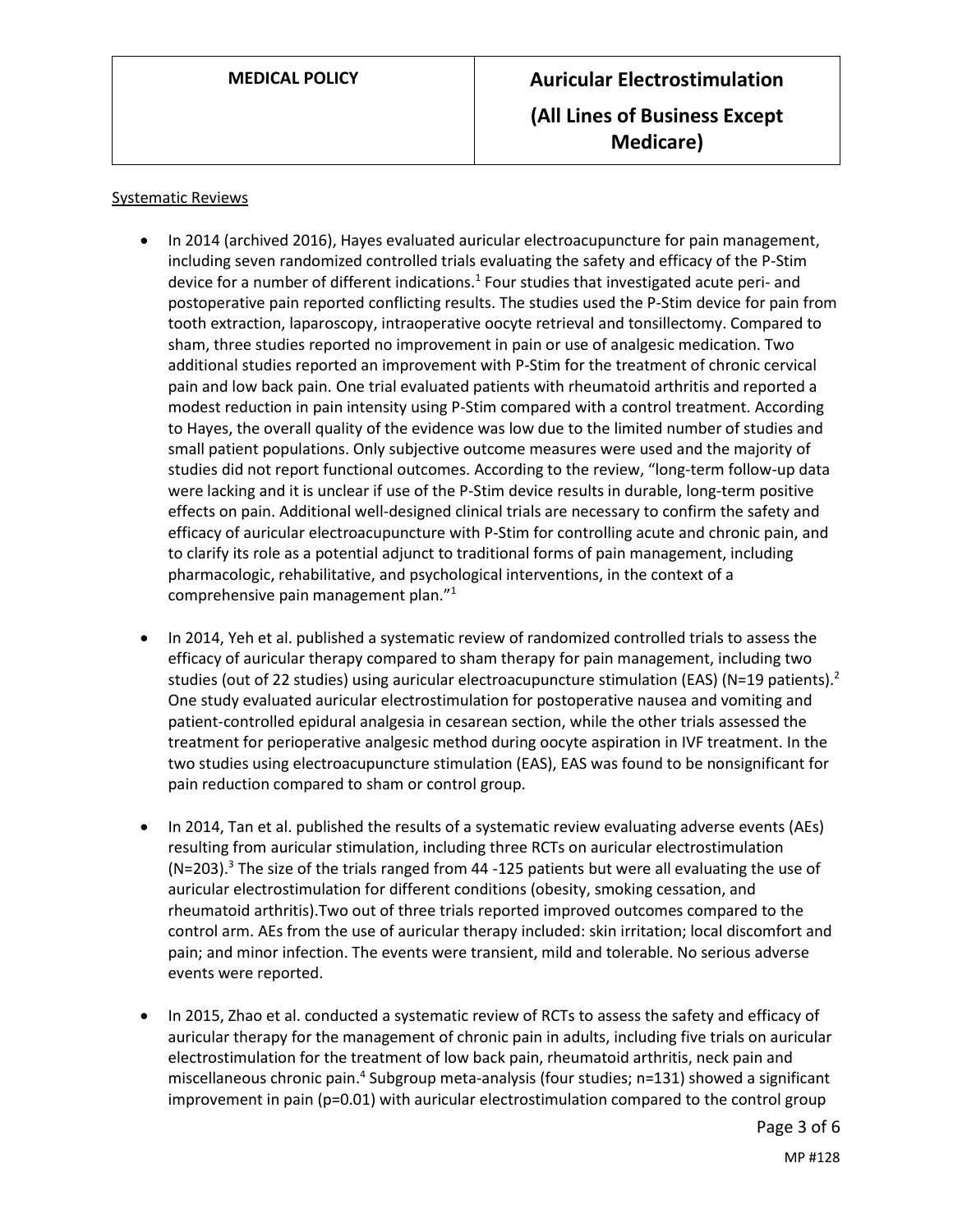interventions. However, the lasting effect of auricular therapy began to diminish 3 months after the completion of treatment. Limitations of the studies included: small, heterogeneous patient populations, heterogeneous acupoints and treatment regimens, short-term treatment sessions, and short-term follow up. Due to the significant clinical heterogeneity and methodological flaws identified in the analyzed trials, there is insufficient evidence to support auricular electrostimulation for the treatment of chronic pain management.

 In 2015 Lui et al. conducted a systematic review that evaluated several types of acupuncture for post-operative pain control, including three RCTs (N=128 patients) using auricular electrostimulation.<sup>5</sup> The meta-analysis showed a significant reduction in VAS scores, although two of the four RCTs found no significant difference due to low pain intensity in intervention groups. The evidence fair quality based on one overall high quality RCT and there was moderate statistical heterogeneity ( $I^2=40\%$ ) between the included trials. The reviewers indicated that the body of evidence had several limi8tations, including heterogeneity of study populations, intervention durations, and timing of outcome measurement; small samples; and lack of followup evaluation. In addition, it was noted that, "methods of randomization, blinding, and allocation concealment were not reported or were poorly described in some trials, making quality assessment difficult."

#### Randomized Controlled Trials (RCTs)

No additional RCTs evaluating the use of auricular electrostimulation for any condition were identified after the publication of the systematic reviews described above.

### **CLINICAL PRACTICE GUIDELINES**

#### <span id="page-3-0"></span>American College of Chest Physicians (ACCP)

In 2003, the ACCP published a clinical practice guideline that addressed complementary therapies in lung cancer management, stating the following:<sup>6</sup>

"In patients having nausea and vomiting from either chemotherapy or radiation therapy, acupuncture or related techniques is suggested as an adjunct treatment option." This was a weak recommendation, based on moderate-quality evidence (Grade 2B).

"In patients with cancer related pain and peripheral neuropathy, acupuncture is suggested as an adjunct treatment in patients with inadequate control of symptoms." This was a weak recommendation, based on very low- to low-quality evidence (Grade 2C).

However, regarding electroacupuncture, the guideline stated, "electroacupuncture has demonstrated benefit for chemotherapy-induced acute vomiting, but studies combining electroacupuncture with state-of-the-art antiemetics and in patients with refractory symptoms are needed to determine clinical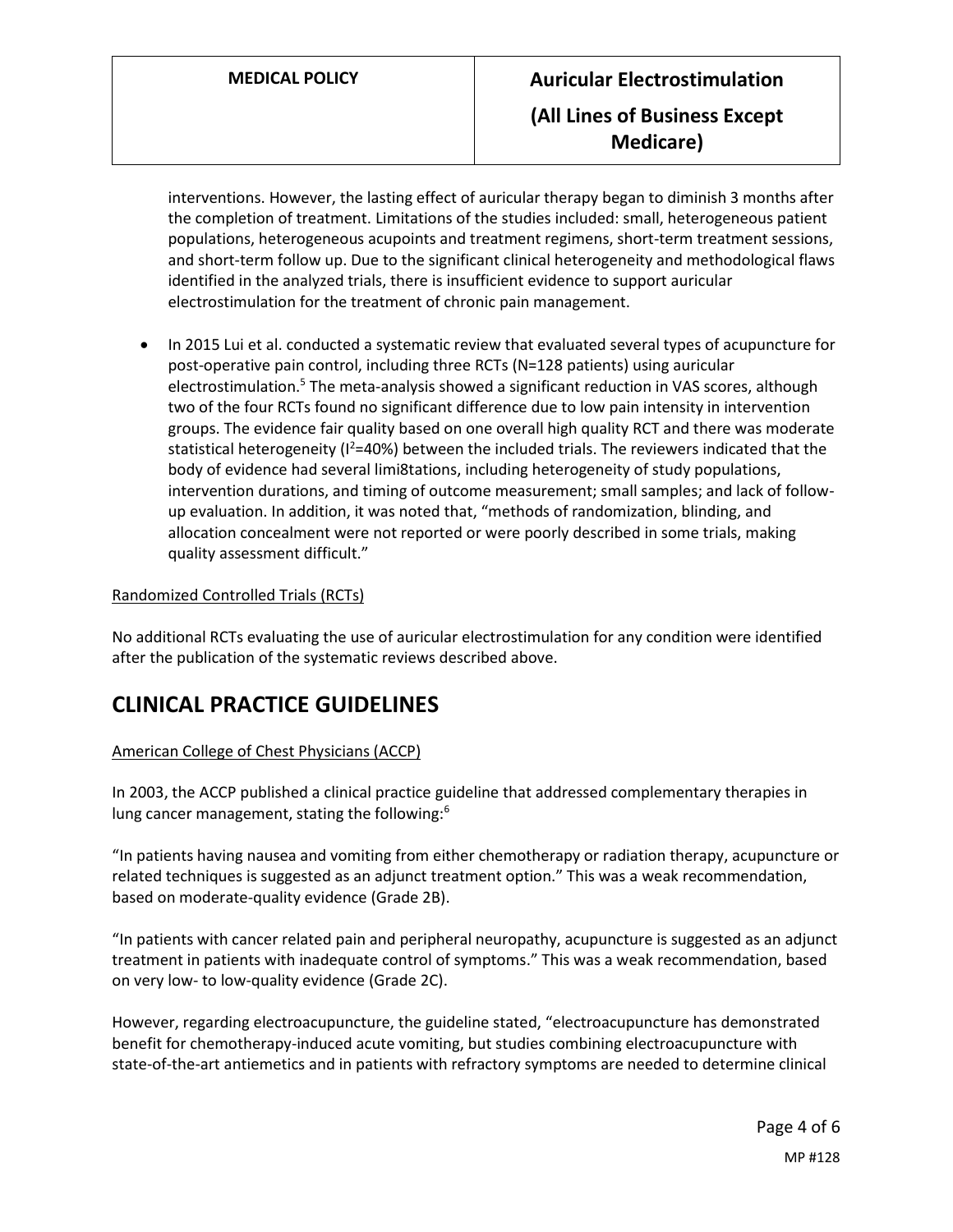relevance." In addition, only two studies on electroacupuncture and one on auricular acupuncture were cited which supported the weak recommendation.

# **POLICY SUMMARY**

There is insufficient evidence that auricular electrostimulation improves health outcomes for any indication for which it has been evaluated as a potential treatment, including but not limited to the treatment of acute and chronic pain. Only a limited number of randomized controlled trials have been published which suffer from the same limitations, including small patient populations (n=14–44), shortterm follow up, and heterogeneity in the conditions treated and treatment protocols administered. Studies have reported conflicting outcomes, with insignificant differences between treatment and control groups reported for a number of conditions evaluated. Lastly, no evidence-based clinical practice guidelines strongly support the use of auricular electrostimulation for any indication.

# **INSTRUCTIONS FOR USE**

Company Medical Policies serve as guidance for the administration of plan benefits. Medical policies do not constitute medical advice nor a guarantee of coverage. Company Medical Policies are reviewed annually and are based upon published, peer-reviewed scientific evidence and evidence-based clinical practice guidelines that are available as of the last policy update. The Companies reserve the right to determine the application of Medical Policies and make revisions to Medical Policies at any time. Providers will be given at least 60-days' notice of policy changes that are restrictive in nature.

The scope and availability of all plan benefits are determined in accordance with the applicable coverage agreement. Any conflict or variance between the terms of the coverage agreement and Company Medical Policy will be resolved in favor of the coverage agreement.

# **REGULATORY STATUS**

#### U.S. Food & Drug Administration (FDA)

Devices used for auricular stimulation are approved by the FDA through the 510(k) process as Class II devices. The devices are classified as electro-acupuncture stimulators under the product code "BWK". Some devices are "intended for use as an electro-acupuncture device to stimulate appropriate auricular acupuncture points", while others have a more general indication for use "in the practice of acupuncture by qualified practitioners of acupuncture as determined by the states." A list of all FDA approved electro-acupuncture stimulation devices can be found on the FDA 510(k) searchable database website, [here.](https://www.accessdata.fda.gov/scripts/cdrh/cfdocs/cfPMN/pmn.cfm)

Examples of these devices include:

- 1. AcuStim (S.H.P. International), approved 2002
- 2. P-Stim™ System (NeuroScience Therapy), approved 2006
- 3. E-pulse® (AMM Marketing), approved 2009